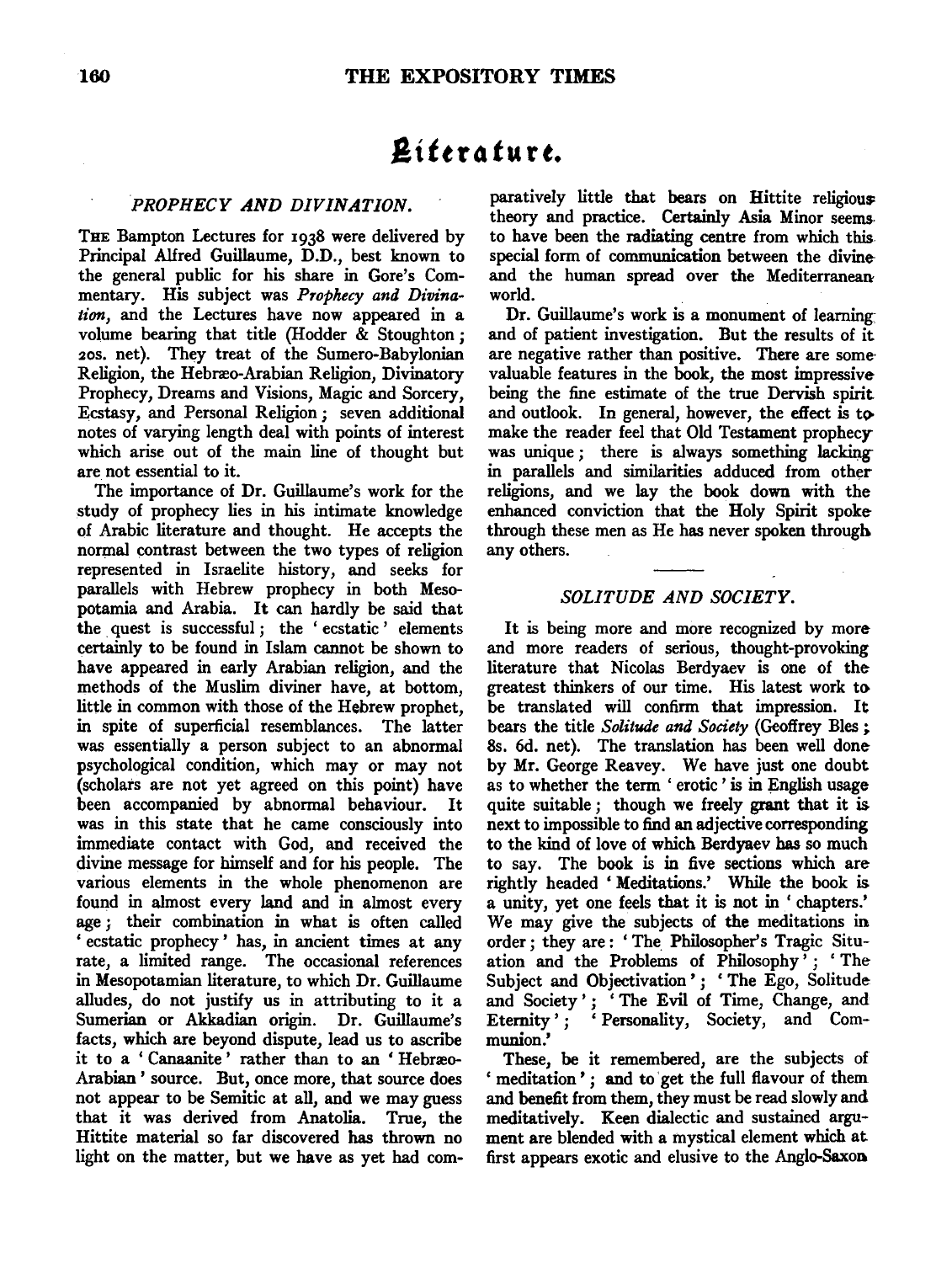mind. Serious study of the book, however, will amply repay itself.

Readers who are familiar with Martin Buber's 'Ich und Du' will have a great initial advantage; Berdyaev accepts Buber's view so far as it goes, but finds that it does not go far enough. Buber did not ' consider the relationship between two human beings nor the diverse relationships implied in the multiple life of mankind,' nor 'the problem of social and human metaphysics, that of the "We."' So to complete Buber's work becomes Berdyaev's task.

The central position of the book is this-It is shown how man becomes aware of his 'terrifying solitude ' and strives often fruitlessly to overcome it. The only way to overcome it is the way of love. The 'I' must find a 'Thou' and the twain become a'We.'

True community among men, their communion in the spirit-on that alone may our hopes be founded. That alone will lead us to that truth which will make us free. It is an essential point with Berdyaev that ' to treat of man is also to treat of God.' ' At the present time it is imperative to understand once more that the rediscovery of man will also be the rediscovery of God,' and that he finds to be the essential theme of Christianity.

## *CHURCH BUILDING.*

Architecture is generally regarded as a somewhat dull subject, and Carlyle's phrase 'Frozen Music,' though intended to be laudatory, has not made it more attractive to the average person. But Mr. Basil F. L. Clarke, M.A., has changed all that in his *Church Builders of the Nineteenth Century*  (S.P.C.K.; 12s. 6d. net), and has produced a most readable and attractively bound book in which a mass of information is presented not only interestingly but even racily. Perhaps the author sometimes allows his wit and humour to outrun his discretion, and his Epilogue suggests that he himself is conscious of this fault, for he says : ' There is a certain amount that is comic in the history that we have tried to sketch, and a little that is irritating, and a great deal that is regrettable. But there is also much that is noble and good. If this book has seemed to emphasize what is comic or contemptible, that has not been my purpose.' Here are a few of his trenchant remarks : Commenting on the Gothic revival, he writes : ' In spite of all the good intentions, in spite of the study of the purest examples, in spite of the moral excellence of the clergy, in spite of the advice of the Camdenians to the workmen not to swear ; in spite of everything, the new· churches were failures.' He pours scorn on the recommendation of the decorated style of the period in the pages of the smug' Ecclesiologist,' that periodical which worked so hard for the Gothic Revival. ' So Decorated' [Gothic], he says, ' besides its other merits, had that of being suitable for the poor. The Church, of course, at this time did not think of pulling down the slums.' He disapproves, and justly, of the over-ornamentation of the Victorian style. ' They delighted in the rich appearance of the constructive coloration, and loved to write in their guide-books of the various materials in cathedral reredoses and pulpits -lapis lazuli, verde antico, rosso antico, Vecchia marble, Carrara marble, Mexican onyx, and the rest. The names are attractive: the things themselves are less so.' And where he quotes from other authors it is always the most spicy items that he selects. For example, from Pugin : 'After all, my dear sir, "What's the use of decent vestments with such priests as we have got ? a lot of blessed fellows! Why, sir, when they wear my chasubles, they don't look like priests, and what's worse, the chasubles don't look like chasubles." ' And to the Victorian argument, voiced also by Ruskin as well as Pugin, that personal goodness influences an architect's style, he replies : ' There is no reason why a bad man should not design a "good" building. There is only too much evidence that good men can design bad buildings.'

The whole book of two hundred and ninety-six pages is practically a detailed criticism of the work of the leading Victorian architects such as Edward Blore, George Frederick Bodley, Raphael Brandon, Hodgson Fowler, Temple Moore, Graham Paley, Loughborough Pearson, Prynne, Pugin, Gilbert Scott, Street, and Wyatt, just to select a few from among a hundred or more. Excellent illustrations of the churches are included, and a most valuable appendix giving the list of churches built by each architect.

A chapter is devoted to architectural styles and another to shattering any lingering belief we might still possess in architectural symbolism. Ruskin and Pugin are suitably derided, and long, frequent and spirited attacks are made on the Tractarians, the ' Ecclesiologist,' the Camdenites, and, in fact, on most of the Victorian ideologists. Hence his apologetic epilogue and his final pious words : ' We can laugh at some of it : but for most of it we should be grateful, and for much of it we should do well to thank God.'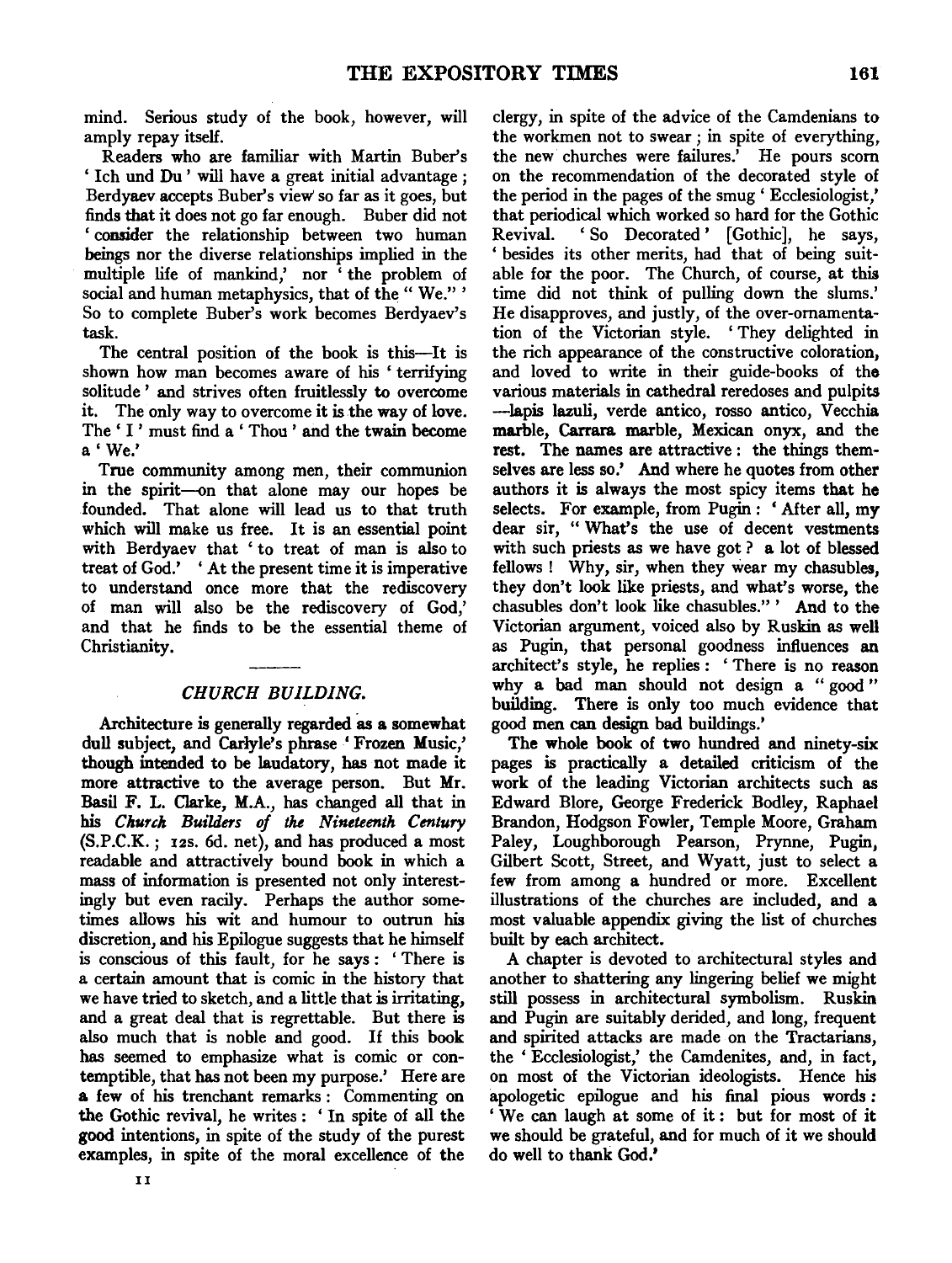## *GRJECO-ORIENTAL LITERATURE.*

*History and Romance in Græco-Oriental Literature.* by Mr. Martin Braun, Ph.D., D.Phil. (Blackwell; 7s. 6d. net), communicates the results of researches which, as Professor A. J. Toynbee says in the Preface, are pioneer work in a *terra incognita.* The work is dedicated to Manchester College, Oxford, which awarded Dr. Braun a senior research studentship and secured for him, an exile from Germany, freedom and friendship. One cannot but be impressed with the learning and scholarly ability which the work displays. So packed full, indeed, are its hundred pages that it makes far from easy reading. The studies contained in the two chapters are said to be of special interest to New Testament scholars as seeking to illustrate the collision between Judaism and Hellenism out of which Christianity emerged. The first chapter deals with 'The National Character of Hero Romance,' and the subject is illustrated from the popular anonymous literature of fiction in the Hellenistic world. The figures of Ninus and Semiramis, Sesostris, Nectanebus, Moses, and Alexander flit across the pages. The second chapter deals with ' Biblical Legend in Jewish-Hellenistic Literature,' and special reference is made to the treatment of the Potiphar story in the 'Testament of Joseph' (which is part of the Jewish apocryphal ' Testaments of the Twelve Patriarchs '). It is claimed that the importance of this document for the religious and ethical development of later Judaism and for the origins of Christianity cannot be assessed too highly. We must leave it to the specialist to assess the value of such a claim.

## *THE PSYCHOLOGY OF SOCIAL MOVEMENTS.*

The Psychology of Social Movements, by Mr. Pryns Hopkins, M.A., Ph.D. (Allen & Unwin; 10s. 6d. net), is an attempt to give a psycho-analytic view of society. It surveys the needs of man in various aspects of his personality-his possessions, his children, his sensory enjoyments, his knowledge, etc. Dr. Hopkins is concerned with teaching the politician and reformer to marshal the data put at their disposal. He wishes also to be of real assistance to individuals in their personal fears, and in their relationships. The individual who begins to reflect about his moral behaviour will quickly discover that at first he approved principally of those things which fostered his own well-being, which gave him happiness, but that gradually his moral approval was extended to embrace those

things which gave his family and friends happiness, and finally, which gave the maximum happiness for every one. These later stages involve the acceptance of what is called 'unselfishness,' namely, an approval of certain courses of action which promote the welfare of others even at the expense of himself. To those of us who are serious expositors of the New Testament it seems a little presuming for a learned psychologist to elaborate this somewhat prosaically, as part of 'the roots of social ethics,' when Jesus in His parables gives expression to the same high doctrine with much more simplicity and art. Yet it is a healthy sign if with a somewhat laboured ' approach ' the psycho-analyist is moving towards the altruistic spirit of unacknowledged Christian teaching. Dr. Hopkins shows that it is not because men are incapable of reasoning logically about things that they fail to reach conclusions. A man's reason he contends can hardly be free, if he himself be a slave to want or greed. It is here where the practical analyst becomes so useful to society in teaching the genesis of the numberless ' complexes ' that afflict the tortured mind. Certain children harbour a sense of unnatural resentment to parents. Afterwards when they learn to love them, they try to absolve them from hatred by projecting it on *substitutes.* The wider significance of this appears in antagonistic groups of capital and labour arrayed against one another, and against the business groups of foreign countries.

There are large tracts of this treatise which deal with diagnosis of mental phobias, etc. ; and much of this does not come within the scope of a theological magazine. It is very suggestive, however, to discover that the mystery of pain, unsolved since the days of Job, drives the author once and again to face the problem of faith.

Not the least valued part of the book is that in which Dr. Hopkins defends the psycho-analyst's craftsmanship. His reasoning is cogent ; and although we lay down his apologia feeling that all the difficulties are not solved, we feel that to the Church he has provided a certain challenge. Is there not room within her remedial system, as he suggests, for an emphasis not alone on sin but on *symptom* ? Has she not a message for troubled minds as well as erring souls ? If we could only teach people how to behave, how to think, and how to be effective, we should have laid the foundations of Utopia-this is his plea. Until we have so taught them, chaos and tragedy will stalk the stage of this world, crushing endeavour, blighting hopes, shattering dreams.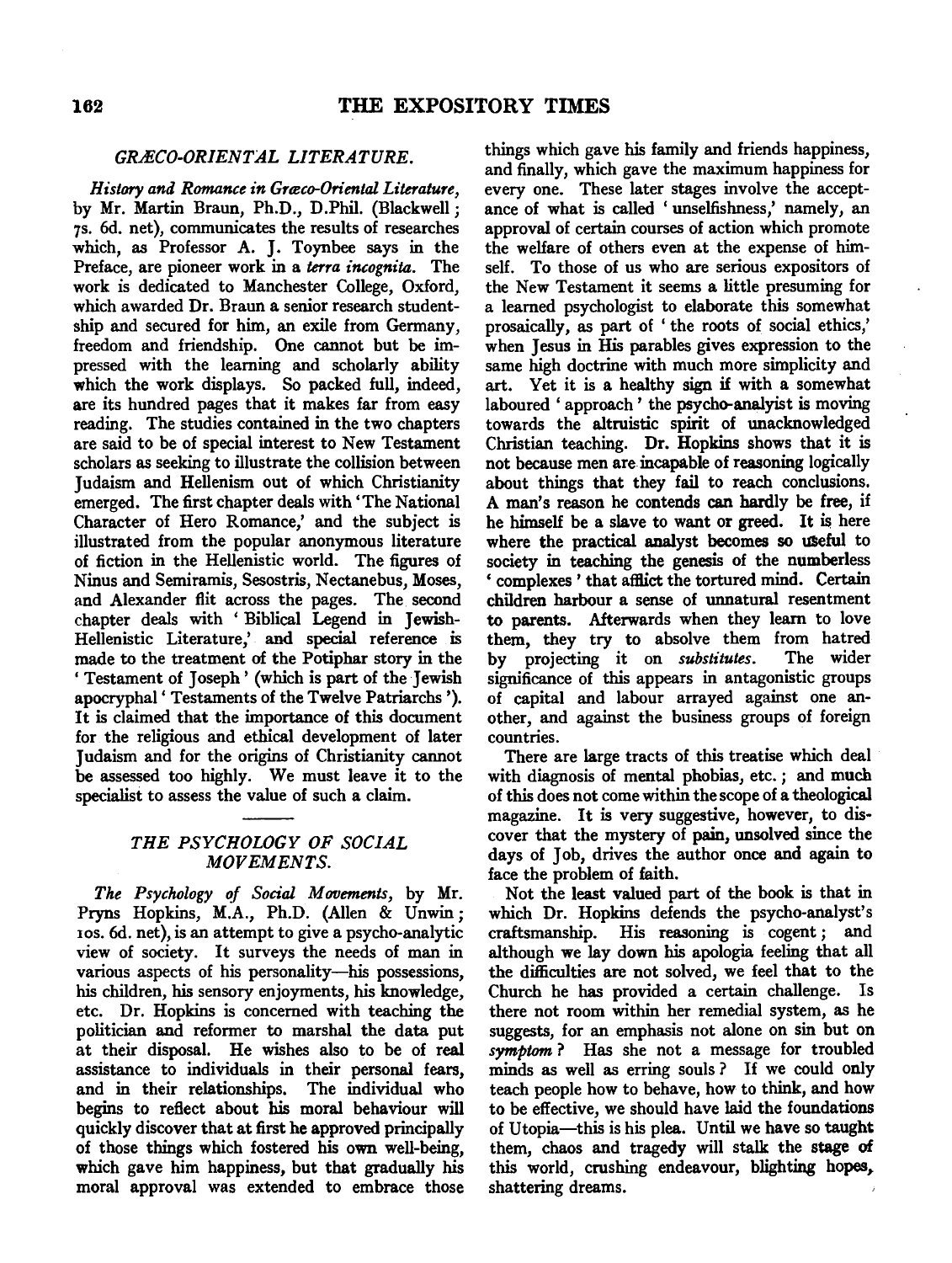## *CONTINENTAL THEOLOGY.*

In his recent book, *Contemporary Continental Theology* (S.C.M.; 7s. 6d. net), Dr. Walter Marshall Horton of Oberlin College has done a good service .to students of the history of theological thought, and at the same time refuted the charge of ' theological nationalism ' of which he was accused when he published in 1936 a work on ' Contemporary English Theology.' Those who know Dr. Horton's writings will expect to find in him a lively guide in his chosen field, and they will not be disappointed.

Here are some words from the Introduction: ' Continental theologians have in common one thing that is usually lacking among us : a sense of what they often call a " fourth dimension," barely suspected in our neat, orderly, three-dimensional world ; a fourth dimension full of terror as well as glory, demons as well as angels, and only to be known through suffering ; yet so fascinating and .compelling to those who have known it that they would never again be content in our plumbers' paradise, nor exchange their apocalyptic torment for an eternity of our bourgeois bliss.'

In contemporary Continental thought Dr. Horton observes a manifold richness in the dimension of depth:  $(I)$  in the Bible (Karl Barth);  $(2)$  in the ~elation between God and the world (Barth and Heim, Przywara and Berdyaev); (3) in the soul of man (Dostoievsky and Berdyaev); (4) in the mystery of iniquity (Heim, Otto Piper, Paul Tillich);  $(5)$  in the work of Christ (Aulén);  $(6)$  in .the Church and the State (Maritain, Brunner, Althaus); (7) in the mystery of the future (Althaus, Heim). And under the influence of his study of Continental theology he is led to declare himself a liberal or evangelical Catholic, as believing in the need of a reinvigorated liberal Protestantism. For in his opinion the truth in liberal Protestantism is much better conserved by Maritain and Berdyaev than by Barth and Heim. This does not mean, however, that he proposes to leave the Protestant fold.

The four chapters of the book consider in succession the Rediscovery of Orthodox Theology (that is, the Orthodox or Greek renaissance as represented by the layman Berdyaev and the priest Bulgakov), the Revival of Catholic Theology (as represented by the critic Maritain and the constructive thinker Przywara), the Crisis in German Protestant Theology (results of which are the extreme Confessionalism of Barth and the extreme • Aryanism ' of Rosenberg), and Protestant Theology

outside of Germany (in Scandinavia, Holland, France, and Central Europe).

The compilation of these pages was necessarily a hurried piece of work, and no doubt the author has been tempted to pronounce hasty judgments in places and to accept information on hearsay, but many will be indebted to him for a work interesting as it is timely.

Professor Burton Scott Easton, an American scholar well known in this country by his works on the Gospels, has published a most interesting book : *What Jesus Taught* (Abingdon Press; \$1.50). It is a collection of the sayings of Jesus, translated and arranged with an expository commentary. The first part of the volume contains the sayings, given under headings like 'Anger,' 'Pride,' and sometimes more striking headings like ' Evasion,' ' Irrelevant Matters.' The arrangement follows a division into main subjects : Righteousness, The Father, The Mission, The Rejection and Conversion. The sub-headings, such as those quoted above, are frequently introduced by a line or two explaining the context. The second part of the book consists of commentary. But it is not expansive. 'Only so much is given as will make the sayings intelligible.

It will be apparent that this book is one that will open up the Gospels to any intelligent and inquiring mind. It is an attractive book outwardly, well printed and well spaced. It is equally attractive in its contents. Not all of its opinions will find general agreement. The conception of the Kingdom . of God, for example, on p. 67 is a surprising one, coming from such a scholar. But controversial matter is for the most part absent, and the book as a whole is a real gift to the Bible student. We can hardly believe that the writer is responsible for the jacket which is inappropriate for a book addressed to adults.

*God's Table,* by the Rev. John E. Charlton (Abingdon Press; 75c.), contains thirty Communion addresses for young people. These addresses are exceedingly brief and simple, taking only a minute or two to deliver, and each dealing with some one thought connected with the Holy Supper. In two introductory chapters some account is given of a custom which seems to be spreading in Protestant churches in America of admitting children to Communion, not merely along with their parents but in classes and groups from Sunday School.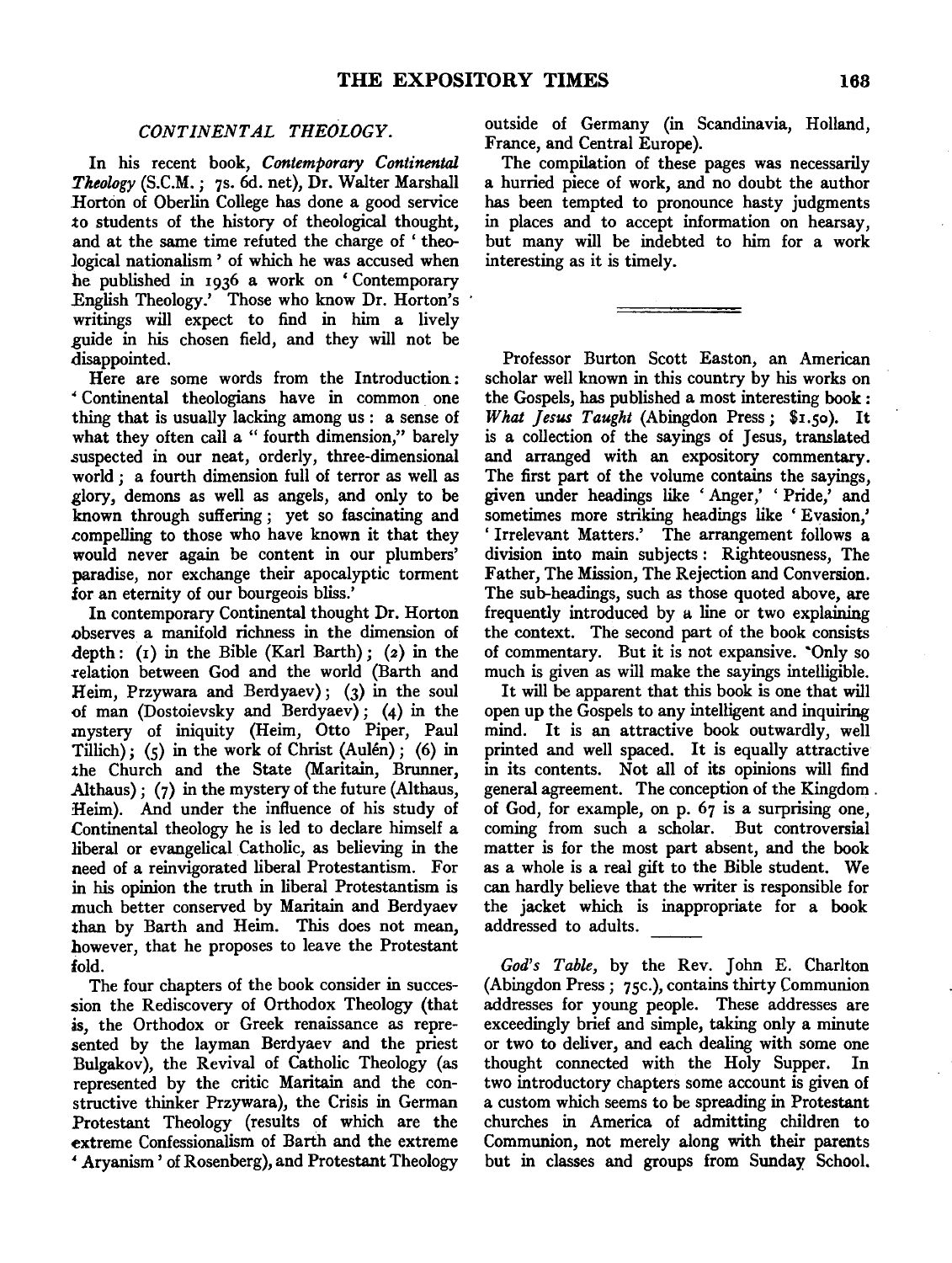This is a question which may soon have to be faced by churches on this side of the Atlantic. If children rightly receive the Sacrament of Baptism on the faith of their parents, why should they not also partake with their parents of the Holy Supper as the Jewish children partake of the Passover ?

*Copernicus: The Founder of Modern Astronomy,*  by Mr. Angus Armitage, M.Sc. {Allen & Unwin ; 10s. net), is a book of great interest, especially to students of astronomy. There are perhaps too many geometrical figures on its pages to attract the general reader, yet it is written with admirable clearness and is not really difficult. It is fitted among other things to correct the popular notion that the Copernican system was a complete revolution from all that had gone before. The astronomical knowledge of the ancients was very extraordinary and worthy of our deepest respect. ' The reformative ideas which we associate with Copernicus are not to be regarded as original products of his genius. His great contribution to astronomy lay rather in his development of those ideas (that is, the ideas of the ancients) into a systematic planetary theory.' May it be added, in a journal devoted to theological study, that popular writers and preachers who foster the idea that to' the ancients the universe was ' static,' or was ' a cosy little world in three flats ' betray the grossest ignorance. Further, in reply to the current notion that the Copernican system is religiously upsetting, it need only be said that Copernicus himself never so regarded it. The book before us is a very fine example of work which is at once authoritative and popular.

Dr. Campbell N. Moody has already written books that have made a place for themselves in our understanding of the gospel, and the author of ' The Heathen Heart ' has added to our debt by a very original and telling work on *The Childhood of the Church* (Allen & Unwin ; 5s. net). His main thesis is that the gospel is strange and antipathetic to the natural man. It was so to the Early Church. They evaded its message in all kinds of ways. It was so to the early Fathers. They laid the emphasis elsewhere than where the New Testament does. It is so in the mission field to-day. And it is so among ourselves. The doctrine of grace to the undeserving, with its correlative of salvation through faith alone, is against all our instincts and preferences. Incidentally that is a strong argument for the authenticity of our sources. Dr. Moody points this out. But his chief object is to stress the

element of grace in the gospel, and to show why this is not easily received.

We would draw attention to a volume of sermons. published by Messrs. Allenson at 2s. 6d. net. The title is *Respectable Sins,* and the topics dealt with are Hypocrisy, Worry, Unfaithfulness, Pride, Vindictiveness, Worldliness, etc. The author is the Rev. Hugh Elder, M.A. The thought is clearly put and easy to follow, each topic being divided up under a number of heads. With regard to worry, for example, Mr. Elder makes the points : it is unreasoning; it is unavailing; it is unbelieving it is unchristian ; and it is unwise. The print is clear and the volume pleasant to handle.

It is difficult to see how the Dean of Durham, Dr. C. A. Alington, finds time to write his various books. And here is another, bigger than its predecessors and certainly as good, if not better-*The New Testament, a Reader's Guide* (Bell; *5s.*  net). It is a New Testament Introduction, with one special feature. After some preliminary matter-Dr. Alington gets to grips with his main business. Each of the books of the New Testament, afterbeing suitably introduced, is described chapter by chapter. Its contents are explained, and notes are interspersed at all points where they are necessary or helpful. Any one who wishes to understand, orappreciate, his New Testament will find this book a very great help.

The scholarship is sound. The point of view is as sound : ' If Jesus Christ was not the Incarnate Son of God, if He did not die on the Cross and rise again from the dead, His teaching would no doubt remain of value, but the Christian religion would inevitably perish.' That is the author's faith. But he is no obscurantist. He admits the freedom with which Matthew and Luke use Mark. He thinks that there are Pauline elements in the Pastoral Letters, but no more. He clings, however, to the Johannineauthorship of the Fourth Gospel, and he makes the excellent suggestion that this Gospel should not be read after the Synoptists but after Colossians and Ephesians. It would then be found to be entirely natural and inevitable. The book is full of helpful matter, like the hints on how to study Paul's letters, and indeed it will make the Bible a new book to many. There are some excellent maps, clear and not over-loaded with detail.

Canon S. P. T. Prideaux, D.D., accepting an invitation to preach the sermon at the ' Annual Commemoration of Benefactors' of Salisbury, made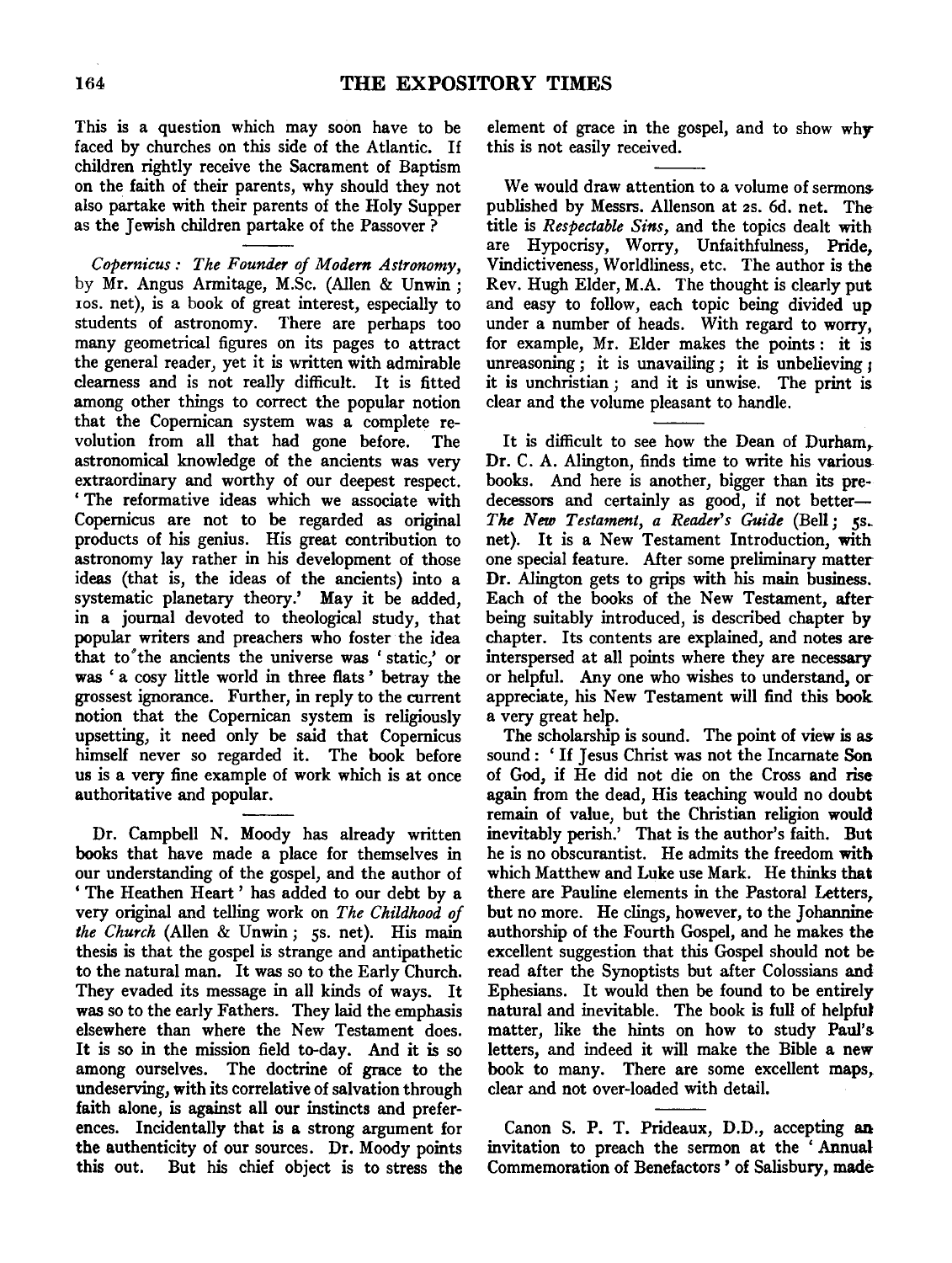an ancestor of his own the subject. The sermon has been published with notes-*John Prideaux* (Bennett Brothers, Salisbury; Is. net). John Prideaux was born in 1578, one of a large and poor family. He showed desire and ability to learn; .and helped by benefactors made his way to Oxford. At the age of thirty-three he was made Rector and Head of his own College. Various distinctions .and honours were given him, and in I641 he became Bishop of Worcester. His last days were passed amid the turmoil of Civil War, and, expelled from his See, he ended his days in Bredon Rectory. He wrote a considerable number of books on a variety -of topics. Altogether he was one of the most serviceable men of his period ; and we are grateful to Canon Prideaux for giving us a memoir of his worthy forbear.

Mr. W. W. Lucas, M.A., LL.M., Trinity Hall, Cambridge, and Inner Temple, has written a book -0n *The P1imo1dial Functions of Government and the Legal Status of Sovereignty* (Bowes & Bowes, Cambridge; 7s. 6d. net). In the' Legal Foreword' Lord Macmillan explains that the author's purpose has been to set forth the functions of government as fundamentally threefold : creative, discretionary, and ministerial. In the 'Theological Foreword' -Canon Raven comments on the Epilogue to the hook, in which the author is credited with disclosing -' a real and illuminating analogy between the threefold functions of law and the threefold manifestation of God.' The author himself recognizes that the parallel he has instituted may be held to be a -coincidence or a mere parallel, but he urges with learning and acumen that the same three functions -exist both in human and in divine government.

In his Yale Lectures on ' The Present Crisis in University Education,' President Robert Maynard Hutchins of Chicago contrasted the state of the University when the theologians determined its .educational policy with the condition which now -obtains, greatly to the advantage of the former. His indictment against the modem University was that it has no unifying principle to give definiteness and consistency to its policy. As it can :no longer accept theology as its unifying principle, *it* must-he continued-either abandon the hope ·of unification or put up with the best attainable ·substitute for theology, which can only be metaphysics. But Professor Emeritus William Adams Brown, Ph.D., D.D., in a recent book, *The Case J01 Theology in the Uni'versity* (Cambridge University *Press;* 7s. net), joins issue with President Hutchins, examining the reason why theology has lost its central place in the American University of to-day, considering whether metaphysics could be a substitute for theology, and seeking to show how theology should be restored to its place in the American University of to-morrow. The issue between the two writers is not so sharp as at first sight appears ; for we learn that for President Hutchins metaphysics includes natural theology and for Professor Adams Brown theology in this context is natural rather than dogmatic theology.

The Cambridge University Press has issued a new edition of the Authorized Version of the Bible, printed in type specially designed for this edition and containing the Apocrypha-The Holy Bible *containing the Old and New Testaments and the Apocrypha* (Js. 6d. and upwards). The editors point out how serious a typographical problem the printing of the Bible presents. Three-quarters of a million words (the equivalent of seven novels) have to be compressed within the covers of a single volume ~at a reasonable price. No one can call three shillings and sixpence an unreasonable price for such a work, more especially as it includes the Apocrypha, which is so hard to procure at any fair price. Many readers will value this edition for its inclusion of the Apocrypha. But it has many other merits, among which may be counted its clear type. Let us hope the enterprise of the Cambridge Press will be amply rewarded. It should be added that the original full Preface with its characteristic quaint language is restored to its place in this volume, and with the volume is included a photographic reproduction of the original ' Royal Injunctions' ordering that the Bible in English be set up in every parish church.

There are probably many people, especially young people, who would like help in their Bible reading but cannot afford the price of a book on the subject. To help these people, and members of such bodies as a Girls' Auxiliary, a Summer school or Bible class, an inexpensive pamphlet has been issued by a group of six people on *The Epistle to the Ephesians* (Carey Press; 3d.). It contains sufficient introduction, notes on each chapter, and questions for discussion. The little book is very well done for the purpose the editors have in mind.

*The Doctor Comes to Lui,* by Mrs. Eileen Fraser (C.M.S. ; IS. net), tells the fascinating story of a medical mission in the southern Sudan. Mrs. Fraser writes with beautiful simplicity and complete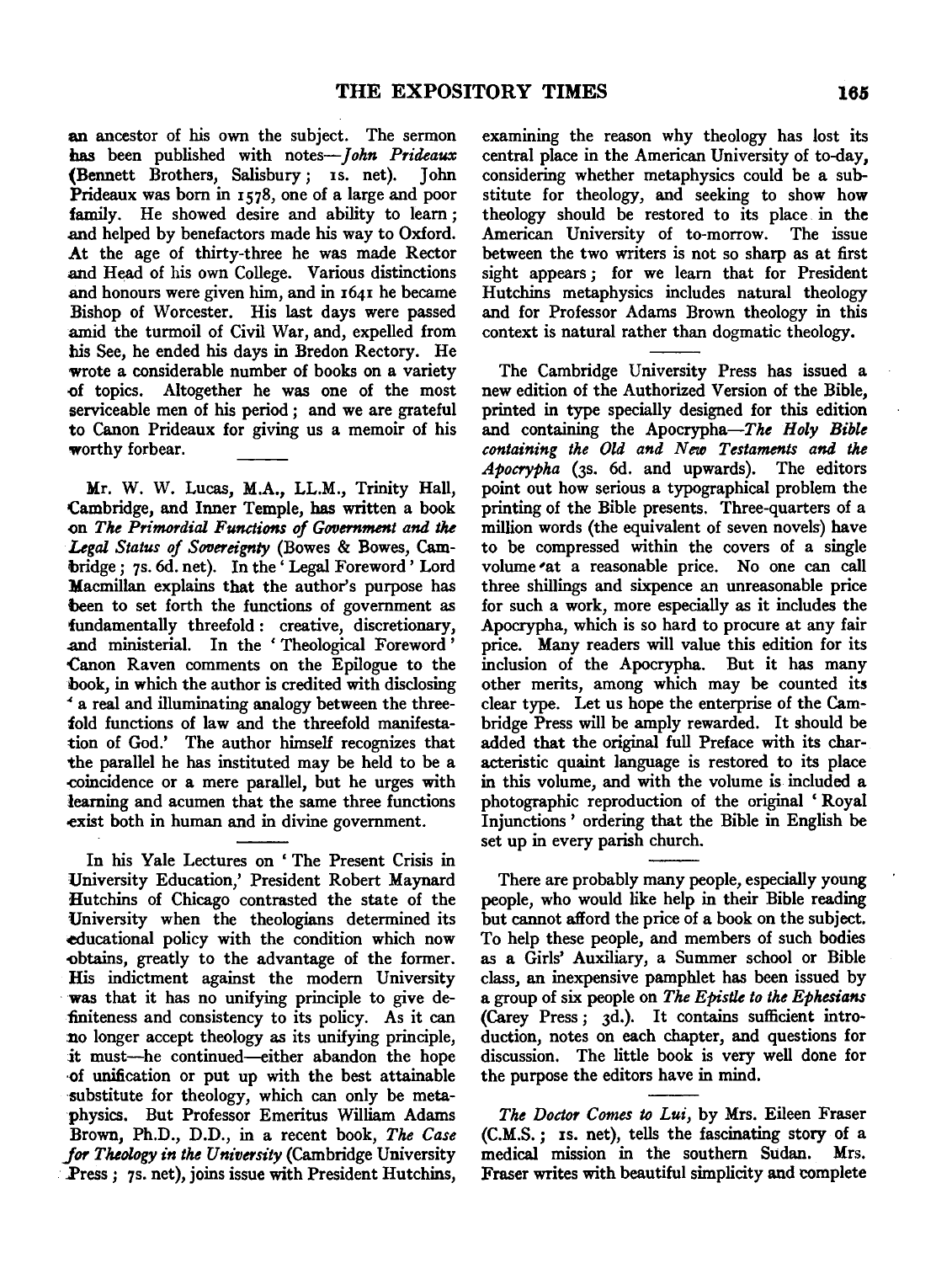self-effacement. Only from the Introduction by Bishop Gwynne do we gather how heroically she and her husband laboured till he was called home in 1935. The little book, which is unusually well illustrated, is an inspiring record of missionary zeal and of the triumphs of divine grace. Here is a beautiful paragraph about their work among lepers, ' There is no class of patients more pathetic and more delightful than the African leper. It has been our experience that this dreadful disease generally singles out the nicest and the most interesting members of the community. It is only when they feel that they are no longer wanted in the world, and that the hand of the spirits is heavily upon them, that they seem to lose their soul and personality. When they see that we personally care for them and when they learn that God wants them and loves them, they respond and open out like the flower to the morning sun.'

We have received, and acknowledge with thanks, from Mr. Francis Darwin a revised reprint of two articles which he contributed to ' The Church Quarterly Review ' in the first half of the current year. The title is *The Holy Inquisition: Suppression of Witnesses' Names.* Mr. Darwin has conducted a laborious research into the matter and all his statements are documented. It is a revelation of the notions as to evidence that guided the Holy Office.

It was inevitable that the new physics should influence philosophic as well as scientific theory, and Mr. J. W. Dunne has gained a wide reputation for his work in this field. In *The New Immortality*  (Faber ; 3s. 6d. net) he sets out to give a popular explanation of the ' serial ' theory of time worked out in his previous books, ' An Experiment in Time' and 'The Serial Universe.' This treatment is at first childishly simple, but presently we are plunged into Minkowski's four dimensional world. The concept of time is in any case a mysterious entity, but when it is united with the velocity of light and introduced under a minus sign we find it frankly inconceivable. For certain calculations in physics this concept, if it can be called a concept, may be necessary and useful, but it cannot be allowed to dominate the whole world of thought. We must firmly intimate that we refuse to be intimidated by the square root of minus one. Mr. Dunne's ' serialism ' implies that past, present, and future are all equally real and together form a field through which we move. Nothing can come into existence or pass out *bf* it. Yet the future is

contingent, for Mr. Dunne is no determinist. How these positions are to be reconciled we are left to imagine. It is assumed without any suggestion of proof that at death we get the free range of past and future just as we do in dreams, and it is also assumed that that *post-m0rtem* dream-world will be one of harmonious constructions. Hamlet had his doubts about that. ' For in that sleep of death what dreams may come.' He dreaded the possibility of an eternal nightmare. Mr. Dunne would reassure him by a pantheistic suggestion that our minds are little bits of the Universal Mind. 'We need go no further. We can leave it to the Super-Mind to look after the bits of His own Mind.'

The Rev. M. A. C. Warren of Holy Trinity Vicarage, Cambridge, tried the experiment of printing privately. 'Two years ago I tried the experiment of publishing privately for the use of my own congregation some short pamphlets designed to explain the Church Services so that people might find in them a deeper reality.' These proved very useful, and in the light of suggestions made by others the pamphlets have been redrafted and made available generally. They may be obtained from Messrs. Hefler & Sons, Cambridge, price 1d. per copy. They explain *Morning and Evening Prayer, The Psalms, The Creed, Hymns in Church, Worship in Church, Common Prayer,* and *Praying Altogether.* They are so cheap that we would suggest that one or two copies be bought to see if they will not fill a real want.

*New Testament Economics,* by Mr. John Hedley Higginson, B.Sc. (published by the author, 36 Cavendish Road, Sutton, Surrey; 2s. 3d.), is written to rebut the arguments of those who would claim Jesus as an opponent of the present economic system. The writer does not go very deeply into the matter, but he has little difficulty in showing that texts from the Gospels which have been quoted in support of some socialistic system have no such meaning, and that our Lord while condemning covetousness and uttering the gravest warnings against the danger of riches, has nothing to say against private property or the transaction of the ordinary business and commerce of the world. ' The fact is, that whilst Jesus condemned outright covetousness and Mammon-worship, and was ever the champion of the weak and the oppressed, His essential teaching concerning wealth is that of Stewardship.'

Some years ago the Rev. T. Walker, M.A., then· a missionary in India, wrote a series of studies in.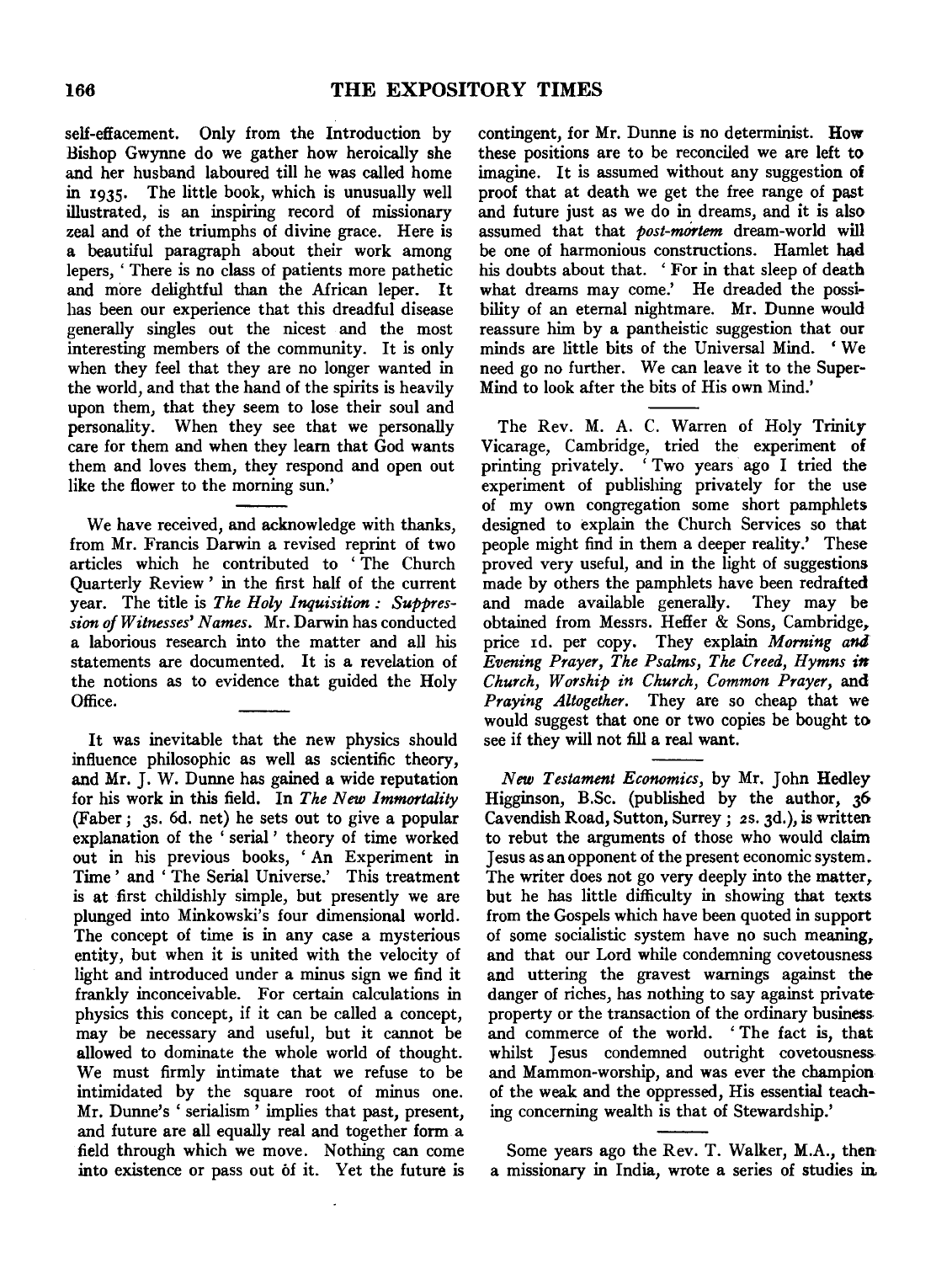the Book of Acts under the title of *Missionary Ideals.* These have now been republished by the Inter-Varsity Fellowship (1s. net) and are intended primarily for use in study circles. The work is carefully done, and not only exhibits the missionary ideals of the Apostolic Church but throws a good deal of light on the Acts of the Apostles from parallel experiences in the modem mission field. The book fully deserves a new lease of life.

*The Revival of the Reformed Faith,* by Professor D. M. Maclean, D.D., is number four of the Inter-Varsity Theological Papers (Inter-Varsity Fellowship; 6d. net). These papers are informative and timely, not least the present one. But we regret the sharpness of tone which enters into them. If men's minds are turning with increasing appreciation to Calvin and the Reformed Faith that can surely be discussed without vague and wholesale condemnations of Higher Criticism and Modernism. Karl Barth, who is here lauded as the prophet of this revival, is a higher critic, and so for that matter is Professor Maclean himself. As an evidence of the crude materialism which once prevailed he refers to a prayer he heard from 'a callow and irreverent theological student.' The incident happened forty years ago and had not the significance here attributed to it. By a curious coincidence the reviewer was present as well as the author, and he can certify that though the student may have been callow, irreverence was not in all his thoughts.

We are glad to note that ' The Westminster Version' of the New Testament is being issued in a second edition. We have received *The New Testament,* Vol. I. *The Synoptic Gospels,* by the Rt. Rev. Mgr. Joseph Dean, D.D., Ph.D. (Longmans; 10s. 6d. net). The Version is an admirable translation from the Greek. The Introduction is brief but pointed, and Protestant scholars are freely quoted. It is in form a very handsome volume, beautifully printed on good paper and well bound. We note that this volume I. is really the last to be published, so that all four volumes of this edition are now available. Cordially we wish the undertaking all success.

*Tlie Sayings of Christ Collected and arranged from the Gospels,* by Mr. J. W. Mackail, O.M., LL.D. (Longmans; 4s. 6d. net), is a reprint of a book originally published in 1894 and re-issued in a revised form in 1917 for use among the soldiers in France, where it was extensively circulated. It contains the sayings of Jesus arranged under such headings as the New Law, the Cost of Service, the Son of God, the Everlasting Gospel, etc. Dr. Mackail's high standing as a scholar and literary critic is an ample guarantee that the arrangement is made with knowledge and taste.

We are glad to draw attention to the fact that Messrs. Macmillan have now issued a cheap edition at 7s. 6d. of *The Fullness of Sacrifice,* by the Rt. Rev. F. C. N. Hicks, D.D., Bishop of Lincoln. This work appeared first in 1930 when a full notice appeared in this magazine showing its argument and scope.

Not only England but New Zealand also has its Keswick. Mr. J. Oswald Sanders, the Superintendent of the New Zealand Bible Training Institute, has now published a selection of addresses which he gave at seven of the New Zealand Conventions : *Christ Indwelling and Enthroned'.* They are published in this country by Messrs. Marshall, Morgan & Scott at 2s. 6d. net. They seem to us to embody the Keswick message in a very full way.

' Seldom, if ever before, have there been gathered together in so small a compass as in the pages of this book, such a helpful exposition of " the place and power of faith in the world to-day,"' is pretty good for the jacket of a book called *Faith in Action: A Challenge to Christian People,* edited by the Rev. T. Wilkinson Riddle, F.R.S.L., D.D. (Marshall, Morgan & Scott; 1s. net). It is irritating to the most saintly reviewer to find both exaggeration and bad grammar in such a puff. The addresses printed here are quite good. They were delivered at the Mildmay Conference of April, 1938, by various people, well known like Miss Mildred Cable, ' The Maréchale,' and Dr. Zwemer, and others not so well known. They are on such subjects as Faith Defined, Faith Confirmed, Faith and Prayer, Faith and Guidance, and similar themes. Readers will be edified and inspired by the words printed here, which, if not unique, are earnest and helpful.

It has been well said that ' Saint Augustine is probably the greatest, after Saint Paul and the other canonical writers, of all those whose written work has been wholly or largely devoted to the defence and propagation of the Christian religion, the greatest, not only in the supreme power of his unique personality, but also in the nature and extent of his influence upon Christian thought.' A monograph of high merit has been published by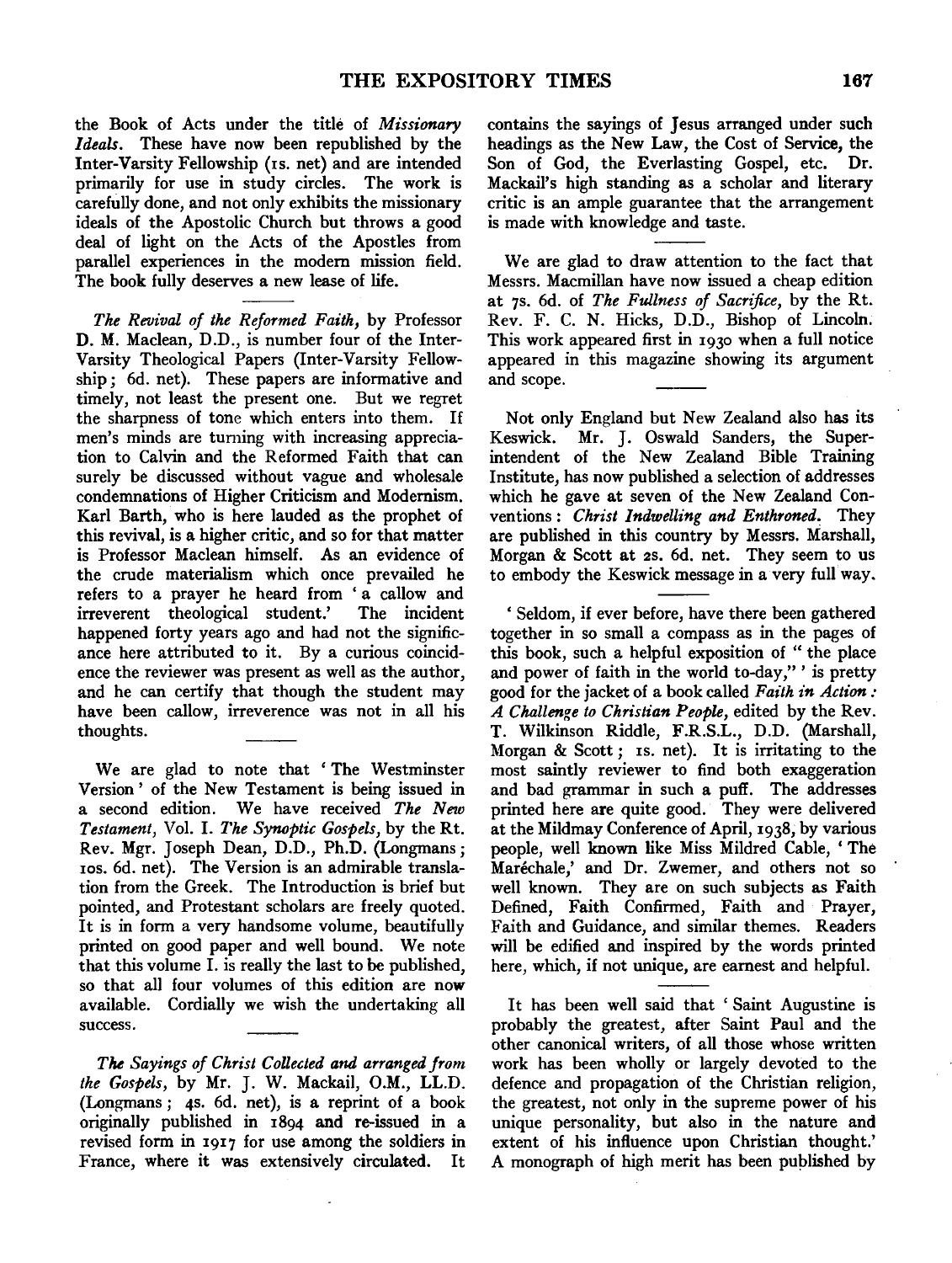the Oxford University Press, entitled *Saint Augustine and French Classical Thought,* by Professor Nigel Abercrombie, M.A., D.Phil. (10s. 6d. net). The writer is manifestly a profound student of Augustine and his system. In the first of four essays he discusses the moral philosophy of Augustine. In the next three he deals with the indebtedness to Augustine of Montaigne, Descartes, and Pascal. The work is admirably done, with a French lucidity about it, and it throws many interesting side-lights upon the thought and influence of the great father of the Church.

The Rhoenbruderhof was dissolved by German authority and its members expelled from Germany because ' a pacifist and international community was not wanted in Germany.' The members have settled down among the Cotswolds, and have established ' The Cotswold Bruderhof Press ' there. They publish a magazine called *The Plough. Towards the Coming Order.* The first book published by the Press is before *us-The Individual and World Need,* by Mr. Eberhard Arnold, one of the expelled members. It is a beautiful meditation on Christian lines, and full of the spirit of the gospel. The current number of *The Plough* has been sent with Mr. Arnold's book. It is chiefly notable for an article by Mr. Middleton Murry, criticising rather adversely the central principle of the brotherhood. He is an admirer both of the brotherhood and of Mr. Arnold, and it says much for the sincerity and courage on both sides that the article was written and is published. The price of Mr. Arnold's book is 3s.

It is increasingly recognized that the Church's young people must receive in the Bible class much more systematic teaching than has often been given, that they must be shown the identity of the Church throughout the ages and the relevance of Bible teaching to the problems of to-day. The S.P.C.K. has been issuing a Bible-class series along these lines. The third volume is *Power and Witness,*  edited by the Rev. J. R. Lumb, M.A. (2s. 6d. net). It is arranged in seven sections, each containing four or five lessons. These sections begin with the witness of Jeremiah and of St. Paul, and lead on through a study of the Creed to lessons on six great modem evangelists. The whole conception and plan is admirable and should make an excellent text book for Bible-class leaders.

A biography of *Frances Mary Buss,* pioneer in women's education, has been written by Sara A. Burstall, M.A., LL.D. (S.P.C.K.; 2s. 6d. net).

It would be difficult to find any one better qualified to write of Miss Buss, for Miss Burstall's recollections go back to 1871 when she was one of her pupils. From 1881 she was Miss Buss's assistant mistress, and was trained by her for headships. This memoir, short though it is, gives not only all the necessary facts but shows clearly and convincingly the ideas behind the work that Miss Buss did. In girlhood she wrote ' Why are women so little thought of ? I want girls educated to match their brothers.' Later on she was specially animated by the desire to prevent for the next generation the suffering that came to untrained women who in later life were obliged to depend on their own efforts for support. ' But as I have grown older the terrible sufferings of the women of my own class for want of good elementary training have more than ever intensified my desire to lighten, ever so little, the misery of women brought up to be married and taken care of, but left alone in the world destitute. It is impossible for words to express my fixed determination of alleviating this evil.'

One of the aims of good Bible teachers must be realism. The ordinary child regards the Bible characters and places as belonging to a vague, almost ghost world. They are not real, like Poplar or Chamberlain. And the teacher has to get over to the child the fact that Abraham, Moses, and Paul were as real as Chamberlain, and Nazareth as real as Poplar. *Modern Illustrations of the Gospels,*  by Mr. P. C. Sands, M.A., Headmaster of Pocklington School (S.P.C.K.; 2s. 6d. net), will help in this laudable effort. The title indicates the nature of the contents. Sayings of our Lord are illustrated by parallels in modem life, and aspects of Christian life are similarly illuminated. The illustrations are well chosen and really interesting. Clergymen will not be above making use of such good stuff.

The Bible: What it is and what is in it, by the Rev. E. Evans, B.D., and Professor T. H. Robinson, Litt.D., D.D., D.Th. (S.P.C.K.; 2s. 6d. net), is a book about the Bible for the general use of African Christians. It was commissioned by the Society for Promoting Christian Knowledge, and in the course of the enterprise it was suggested that the value of the book would be increased if the language used was Basic English. The writers had no knowledge of this. Neither have we. But with the help of the Orthological Institute, the book was purged of all that was not Basic. We judge from the result that Basic English is simply good,. plain, simple English, and that is what is used.